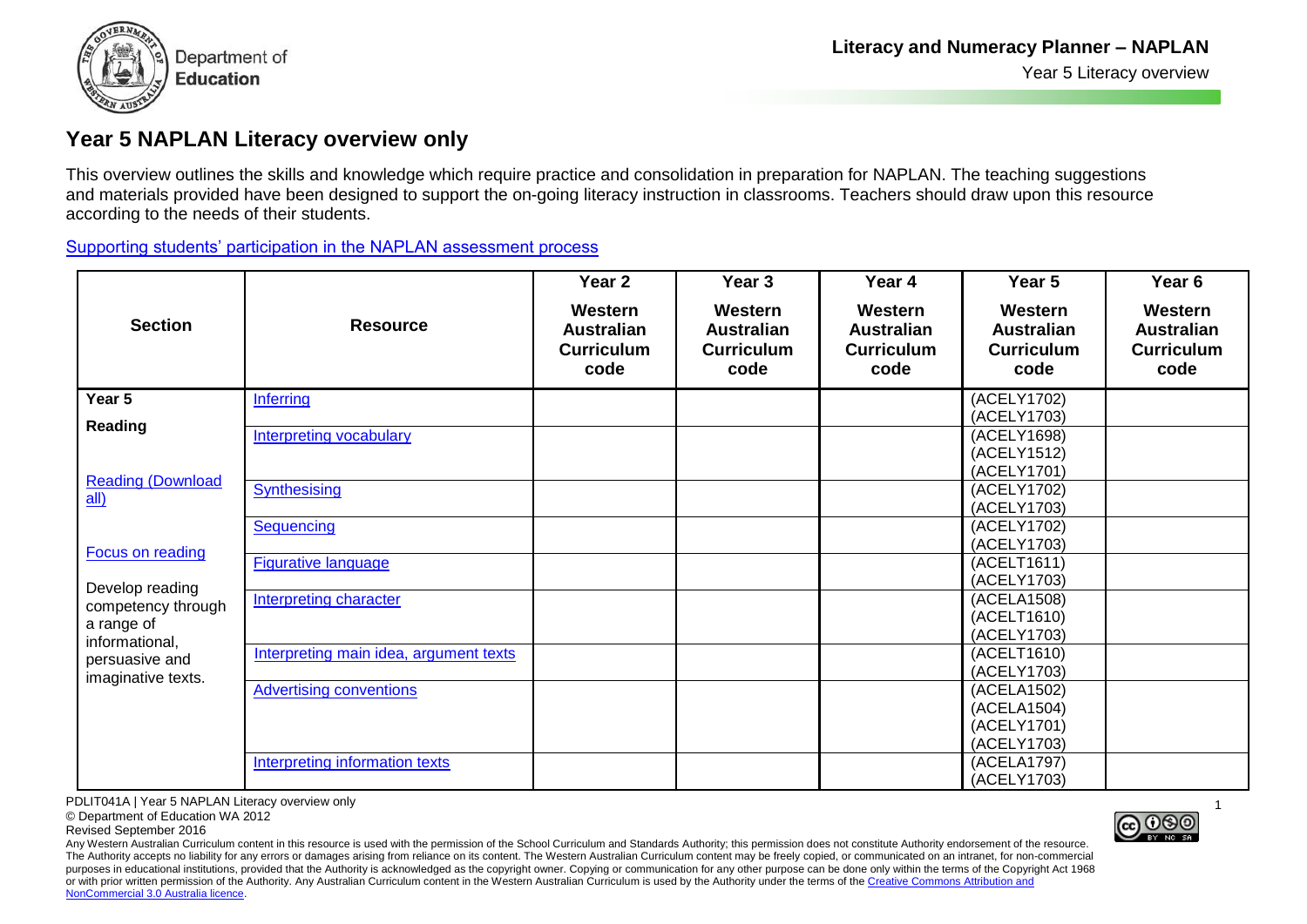| <b>Section</b>                           | <b>Resource</b>                                    | Year 2                                                    | Year 3                                                    | Year 4                                                    | Year 5                                                    | Year <sub>6</sub>                                         |
|------------------------------------------|----------------------------------------------------|-----------------------------------------------------------|-----------------------------------------------------------|-----------------------------------------------------------|-----------------------------------------------------------|-----------------------------------------------------------|
|                                          |                                                    | Western<br><b>Australian</b><br><b>Curriculum</b><br>code | Western<br><b>Australian</b><br><b>Curriculum</b><br>code | Western<br><b>Australian</b><br><b>Curriculum</b><br>code | Western<br><b>Australian</b><br><b>Curriculum</b><br>code | Western<br><b>Australian</b><br><b>Curriculum</b><br>code |
| Year 5                                   | <b>Pronouns</b>                                    |                                                           |                                                           | (ACELA1491)                                               |                                                           | (ACELA1520)                                               |
| <b>Language conventions</b><br>– Grammar | Conjunctions                                       |                                                           |                                                           | (ACELA1491)                                               | (ACELA1507)                                               | (ACELA1520)                                               |
| <b>Grammar (Download all)</b>            | <b>Adjectives</b>                                  |                                                           |                                                           |                                                           | (ACELA1508)<br>(ACELA1512)                                |                                                           |
|                                          | Time connectives and tense                         |                                                           |                                                           | (ACELA1491)<br>(ACELY1692)                                |                                                           |                                                           |
|                                          | Varying sentence structure for effect              |                                                           |                                                           |                                                           | (ACELA1504)<br>(ACELY1704)<br>(ACELY1705)                 |                                                           |
|                                          | Using adjectives and adverbs to<br>enhance meaning |                                                           |                                                           |                                                           | (ACELA1508)<br>(ACELA1512)<br>(ACELY1704)<br>(ACELY1705)  |                                                           |
|                                          | <b>Redundant words and phrases</b>                 |                                                           |                                                           | (ACELY1695)                                               |                                                           |                                                           |
|                                          | Verb tense                                         |                                                           | (ACELA1478)<br>(ACELA1482)                                |                                                           |                                                           | (ACELA1523)                                               |

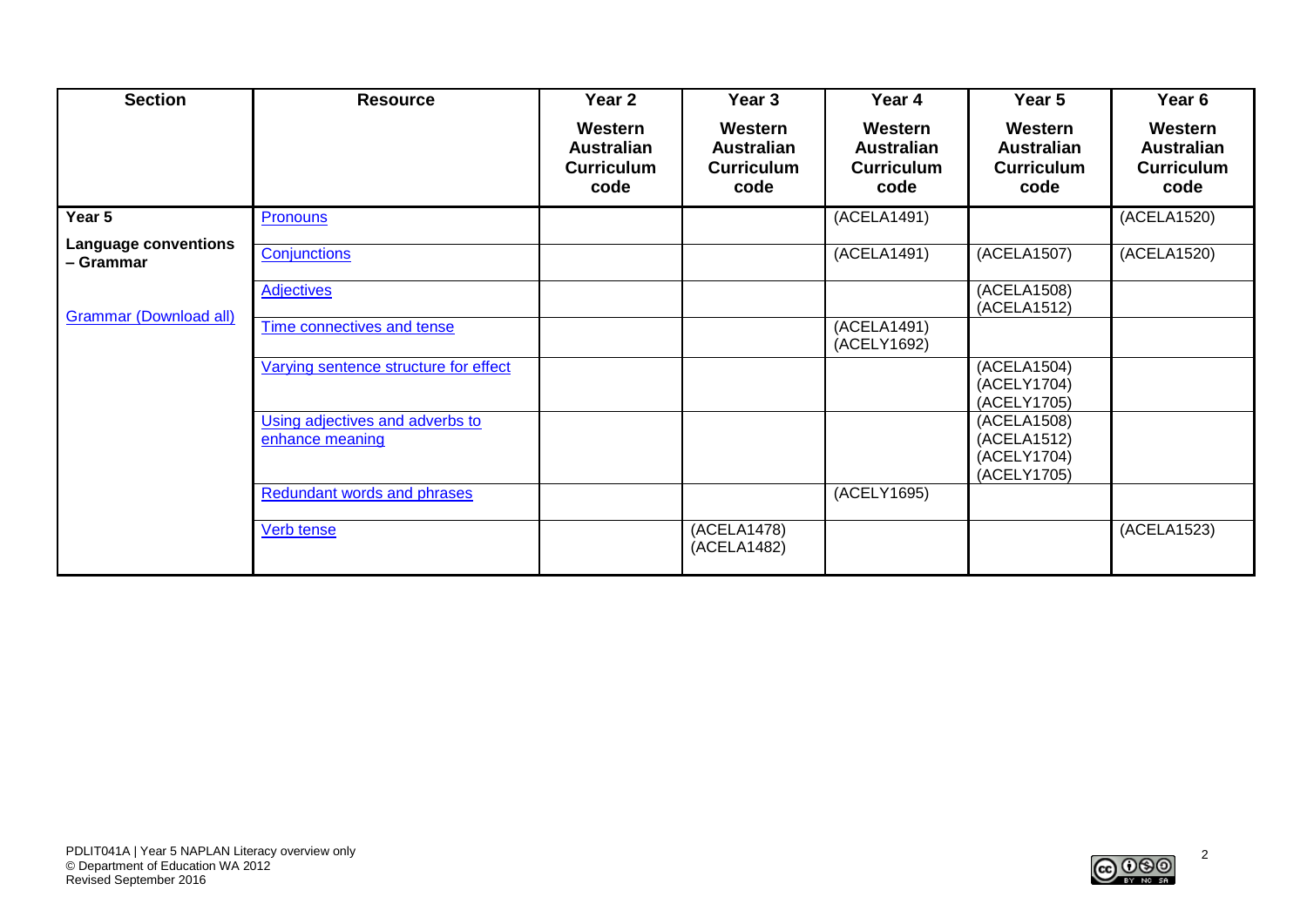| <b>Section</b>                               | <b>Resource</b>                                         | Year 2                                                    | Year 3                                                    | Year 4                                                    | Year 5                                                    | <b>Year 6 - 8</b>                                         |
|----------------------------------------------|---------------------------------------------------------|-----------------------------------------------------------|-----------------------------------------------------------|-----------------------------------------------------------|-----------------------------------------------------------|-----------------------------------------------------------|
|                                              |                                                         | Western<br><b>Australian</b><br><b>Curriculum</b><br>code | Western<br><b>Australian</b><br><b>Curriculum</b><br>code | Western<br><b>Australian</b><br><b>Curriculum</b><br>code | Western<br><b>Australian</b><br><b>Curriculum</b><br>code | Western<br><b>Australian</b><br><b>Curriculum</b><br>code |
| Year 5                                       | <b>Apostrophes</b>                                      |                                                           | (ACELA1480)                                               |                                                           | (ACELA1506)                                               |                                                           |
| <b>Language conventions</b><br>- Punctuation | Commas - to separate items in a list                    | (ACELA1465)                                               |                                                           |                                                           |                                                           |                                                           |
|                                              | <b>Commas</b>                                           | (ACELA1465)                                               |                                                           |                                                           |                                                           | Year <sub>6</sub><br>(ACELA1521)                          |
| <b>Punctuation (Download</b><br>$all$        | Direct speech                                           |                                                           |                                                           | (ACELA1492)<br>(ACELA1494)                                |                                                           |                                                           |
|                                              | Sentence boundaries                                     |                                                           |                                                           | (ACELY1694)                                               |                                                           |                                                           |
|                                              | Capitalisation of multiple-word proper<br>nouns         | (ACELA1465)<br>(ACELA1468)                                |                                                           |                                                           |                                                           |                                                           |
|                                              | <b>Brackets</b>                                         |                                                           |                                                           |                                                           |                                                           | Year <sub>8</sub><br>(ACELA1544)                          |
|                                              | Punctuation of sentences                                |                                                           | (ACELA1480)                                               | (ACELA1492)<br>(ACELA1494)                                | (ACELA1506)                                               | Year <sub>6</sub><br>(ACELA1521)                          |
|                                              | Commas to separate dependent and<br>independent clauses |                                                           |                                                           |                                                           |                                                           | Year <sub>6</sub><br>(ACELA1521)                          |

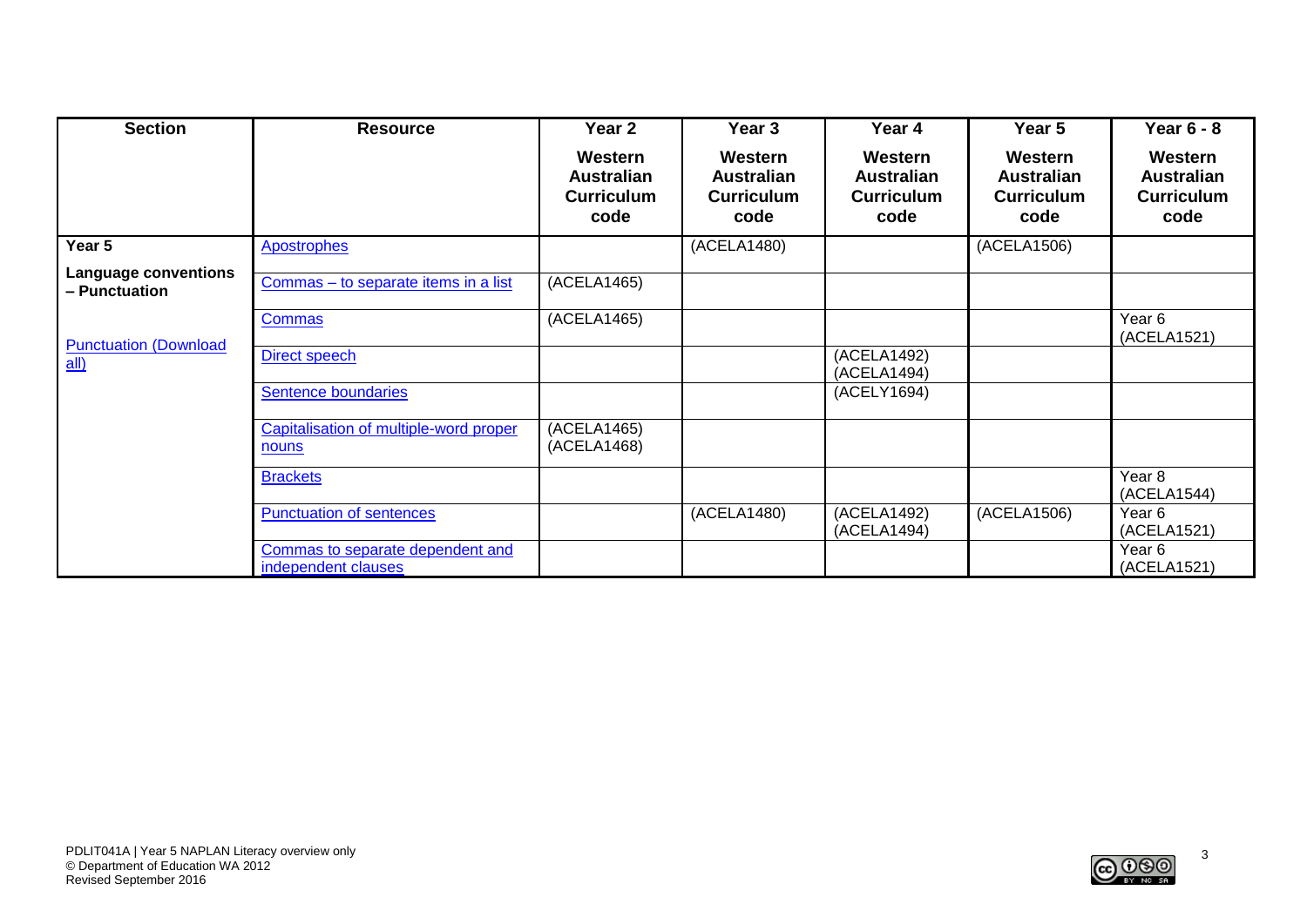| <b>Section</b>              | <b>Activity</b>                                          | <b>Resource</b>           | Year 3                                                    | Year 4                                                    | Year 5                                                    | Year <sub>6</sub>                                         |
|-----------------------------|----------------------------------------------------------|---------------------------|-----------------------------------------------------------|-----------------------------------------------------------|-----------------------------------------------------------|-----------------------------------------------------------|
|                             |                                                          |                           | Western<br><b>Australian</b><br><b>Curriculum</b><br>code | Western<br><b>Australian</b><br><b>Curriculum</b><br>code | Western<br><b>Australian</b><br><b>Curriculum</b><br>code | Western<br><b>Australian</b><br><b>Curriculum</b><br>code |
| Year 5                      | <b>Exposition structure</b>                              | <b>Persuasive writing</b> |                                                           |                                                           | (ACELA1504)                                               |                                                           |
| <b>Focus on writing</b>     |                                                          | background notes p. 2     |                                                           |                                                           | (ACELY1704)                                               |                                                           |
|                             | Developing ideas                                         | <b>Persuasive writing</b> |                                                           |                                                           | (ACELA1502)                                               |                                                           |
| Developing writing          |                                                          | teaching resource p.5     |                                                           |                                                           |                                                           |                                                           |
| competency through a        | Introductions and conclusions                            | <b>Persuasive writing</b> |                                                           |                                                           | (ACELA1505)                                               |                                                           |
| range of informational,     |                                                          | teaching resource p.6     |                                                           |                                                           |                                                           |                                                           |
| persuasive and              | Vocabulary - emotive words                               | <b>Persuasive writing</b> |                                                           |                                                           | (ACELA1502)                                               |                                                           |
| imaginative texts.          |                                                          | teaching resource p.6     |                                                           |                                                           | (ACELY1698)                                               |                                                           |
|                             | Modality                                                 | <b>Persuasive writing</b> |                                                           |                                                           | (ACELA1502)                                               |                                                           |
|                             |                                                          | teaching resource p.6     |                                                           |                                                           | (ACELY1698)                                               |                                                           |
| Writing                     | Pronouns                                                 | <b>Persuasive writing</b> |                                                           | (ACELA1491)                                               |                                                           |                                                           |
| <b>Exposition structure</b> |                                                          | teaching resource p.7     |                                                           |                                                           |                                                           |                                                           |
|                             | <b>Rhetorical questions</b>                              | <b>Persuasive writing</b> |                                                           |                                                           | (ACELY1705)                                               |                                                           |
| Persuasive devices          |                                                          | teaching resource p.8     |                                                           |                                                           |                                                           |                                                           |
| Sentence structure          | Counter-argument/rebuttal                                | <b>Persuasive writing</b> |                                                           |                                                           | (ACELY1705)                                               |                                                           |
|                             |                                                          | teaching resource p.8     |                                                           |                                                           |                                                           |                                                           |
| Text connectives            | Writing and exposition under<br><b>NAPLAN</b> conditions | N/A                       |                                                           |                                                           |                                                           |                                                           |

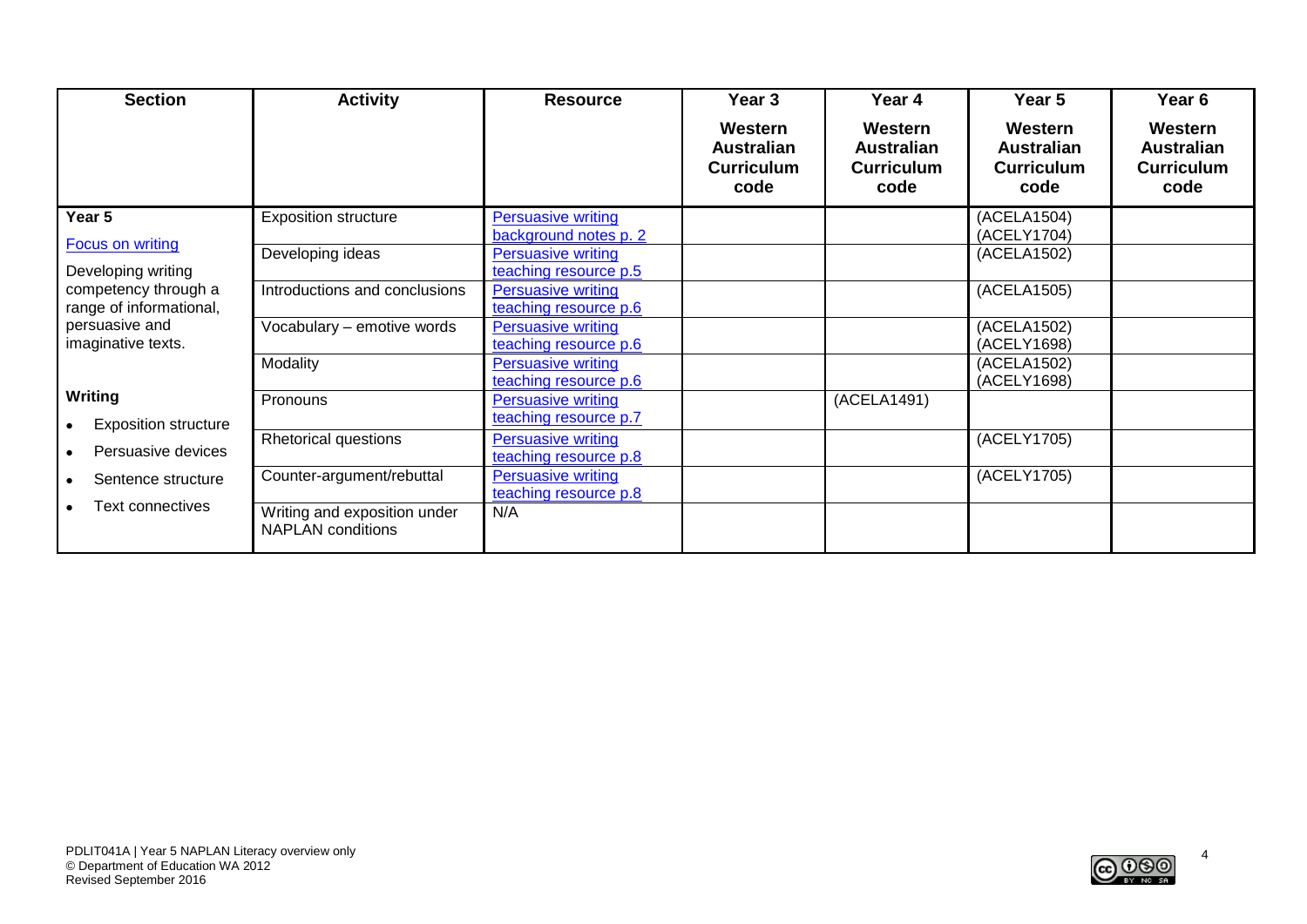| <b>Section</b>                             | <b>Activity</b>                                                  | Year 3                                                    | Year 4                                                    | Year 5                                                    | Year 6                                                    | Year 7                                                    |
|--------------------------------------------|------------------------------------------------------------------|-----------------------------------------------------------|-----------------------------------------------------------|-----------------------------------------------------------|-----------------------------------------------------------|-----------------------------------------------------------|
|                                            |                                                                  | Western<br><b>Australian</b><br><b>Curriculum</b><br>code | Western<br><b>Australian</b><br><b>Curriculum</b><br>code | Western<br><b>Australian</b><br><b>Curriculum</b><br>code | Western<br><b>Australian</b><br><b>Curriculum</b><br>code | Western<br><b>Australian</b><br><b>Curriculum</b><br>code |
| Year 5                                     | <b>Narrative structure</b>                                       |                                                           |                                                           | (ACELA1504)                                               |                                                           |                                                           |
| <b>Writing</b>                             |                                                                  |                                                           |                                                           | (ACELY1704)<br>(ACELT1798)                                |                                                           |                                                           |
| Narrative (Download all)                   | Developing possible storylines                                   |                                                           |                                                           | (ACELT1612)<br>(ACELT1798)                                |                                                           |                                                           |
| <b>Multimodal narrative texts</b>          | Planning a narrative                                             |                                                           |                                                           | (ACELT1612)<br>(ACELT1798)                                |                                                           |                                                           |
| Year 3-7                                   | Writing a narrative - Years 5-7                                  |                                                           |                                                           | (ACELY1704)<br>(ACELT1798)                                |                                                           | (ACELA1529)<br>(ACELA1763)<br>(ACELY1725)                 |
| Narrative point of view<br><b>Year 5-7</b> | Using vocabulary and figurative language<br>to enhance meaning   |                                                           |                                                           | (ACELA1512)<br>(ACELT1611)                                |                                                           |                                                           |
|                                            | <b>Representation of setting</b>                                 |                                                           |                                                           | (ACELT1612)<br>(ACELT1608)                                |                                                           |                                                           |
|                                            | Characterisation                                                 |                                                           | (ACELT1604)                                               | (ACELT1608)<br>(ACELT1610)<br>(ACELT1612)                 |                                                           |                                                           |
|                                            | Punctuation of sentences including direct<br>and reported speech |                                                           | (ACELA1492)<br>(ACELA1494)                                | (ACELA1506)<br>(ACELA1501)                                |                                                           |                                                           |

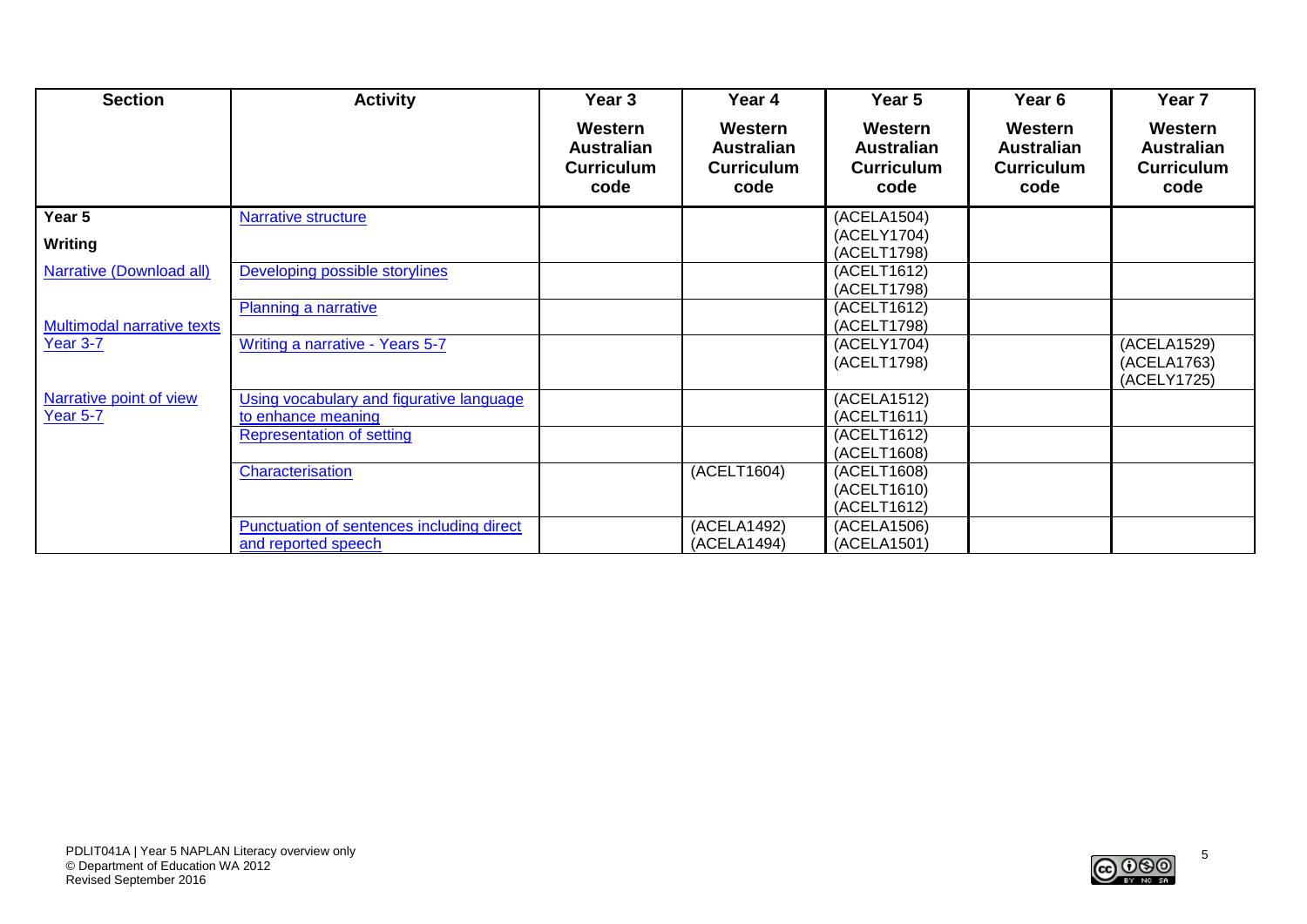| Year 5            | <b>Information</b>            | <b>Support</b>   | <b>Strategies</b>        | <b>Word study</b>             | <b>Proof reading</b>     |
|-------------------|-------------------------------|------------------|--------------------------|-------------------------------|--------------------------|
| <b>Spelling</b>   | Spelling strategies           | Support 1        | Visual memory of high    | Plurals - adding s, es        | Sentence of the day      |
|                   |                               |                  | frequency words          | Etymology                     |                          |
|                   | Word study                    | <b>Support 2</b> | Visual memory            | Plurals - changing f to v and | Dictation check activity |
| Spelling          |                               |                  | Applying spelling rules  | adding es                     |                          |
| (Download         | Understanding and use of:     |                  | <b>Mnemonics</b>         | Etymology                     |                          |
| $all$             | consonant sounds              | Support 3        | <b>Mnemonics</b>         | Double consonant              | Paragraph of the day     |
|                   | short and long vowel          |                  | Word shapes              | Etymology                     |                          |
| Western           | sounds                        | Support 4        | Syllabification          | Prefixes                      | Proofreading checklist   |
| <b>Australian</b> | doubling                      |                  |                          | Etymology                     |                          |
| <b>Curriculum</b> | affixes                       | Support 5        | Chunking                 | Prefixes                      | Modelled proofreading    |
| codes             | silent letters                |                  | Generate alternative     | Etymology                     |                          |
|                   | syllabification               |                  | spellings                |                               |                          |
| Year 4            | plurals<br>$\bullet$          | Support 6        | Word sorting             | <b>Suffixes</b>               | Shared proofreading      |
| (ACELA1779)       | etymology<br>$\bullet$        |                  | Small words in big words | Etymology                     |                          |
| (ACELA1780)       |                               | <b>Support 7</b> | Stressed and unstressed  | <b>Suffixes</b>               | Focus on spelling        |
| Year 5            | Proofreading to identify      |                  | syllables                | Etymology                     | generalisations          |
| (ACELA1500)       | spelling errors in a text and |                  |                          |                               |                          |
| (ACELA1513)       | write the correct spelling.   | <b>Support 8</b> | Stressed and unstressed  | Root words                    | Focus on suffixes        |
| (ACELA1514)       |                               |                  | syllables                | Final consonant sequences     |                          |
|                   |                               |                  | Hetronyms                |                               |                          |
| Year 6            |                               | Support 9        | Stressed and unstressed  | Unstressed syllables          | Dictation check activity |
| (ACELA1526)       |                               |                  | syllables                | Comparatives and              |                          |
|                   |                               |                  | Comparatives and         | superlatives                  |                          |
|                   |                               |                  | superlatives             |                               |                          |